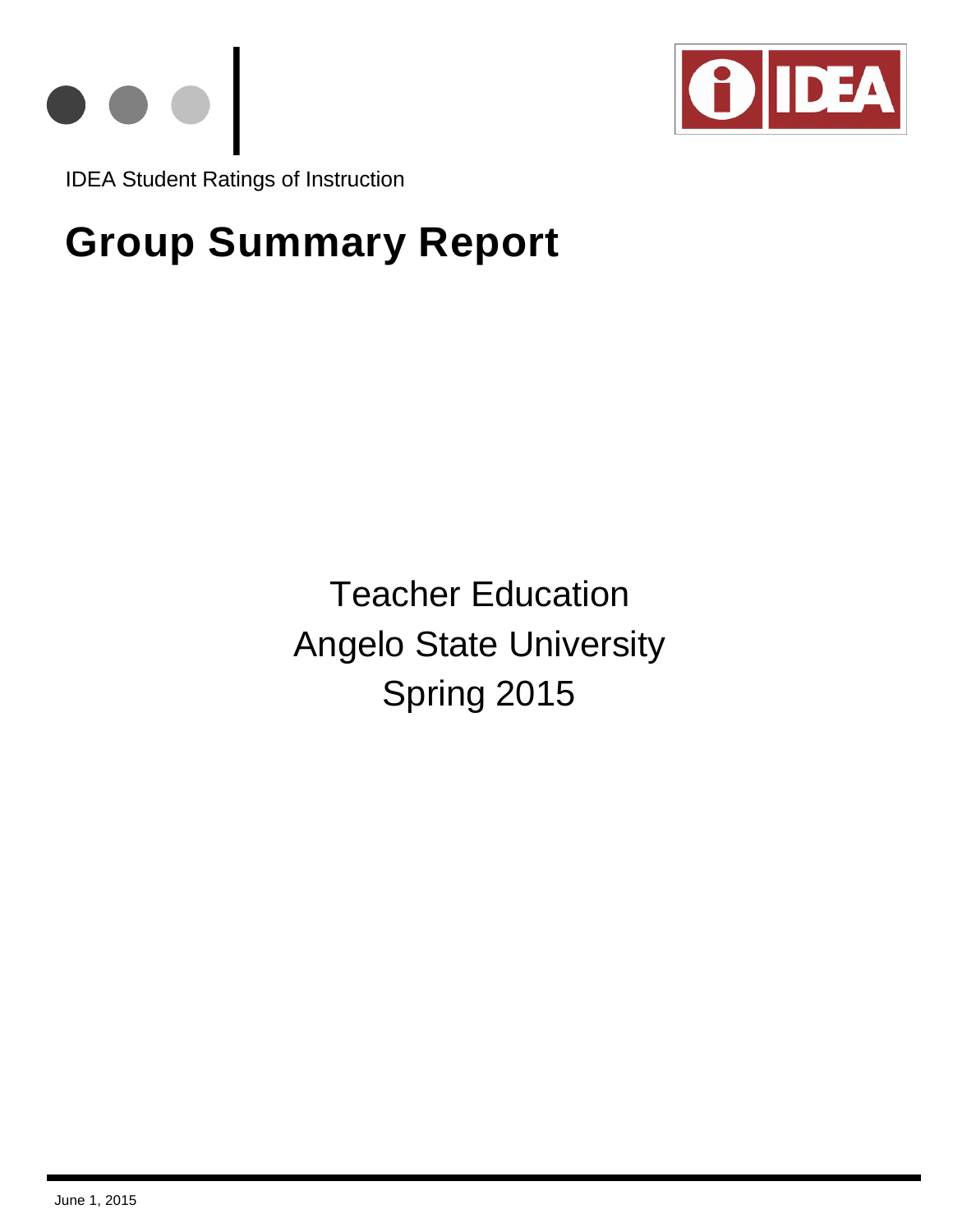## **Page Section**

- 1 Description of Report
- 1 Description of Courses Included in This Report
- 2 I: Faculty Selection of Important and Essential **Objectives**
- 3 II: Student Ratings of Overall Outcomes − Comparison to IDEA Database
- 4 III: Student Ratings of Overall Outcomes − Comparison to This Institution
- 5−6 IV: Student Ratings of Progress on Objectives Chosen as Important or Essential
- 7 V: Teaching Methods and Styles
- 8 VI: Student Self−ratings and Ratings of Course **Characteristics**
- 9 VII: Faculty Self–report of the Institutional Context
- 10 VIII: Additional Questions
- **Note:** Throughout the report, results for the Group are compared to the Institution and to the IDEA database. Institutional norms are based on courses rated in the previous five years provided at least 400 classes were rated during that time. IDEA norms are based on courses rated in the 1998−1999, 1999−2000, and 2000−2001 academic years.

## **Description of Courses Included in This Report**

| <b>Number of Classes Included</b> |     |
|-----------------------------------|-----|
| Diagnostic Form                   | 22  |
| Short Form                        |     |
| Total                             | 28  |
| Number of Excluded Classes        |     |
| <b>Response Rate</b>              |     |
| Classes below 65% Response Rate   | 16  |
| Average Response Rate             | 63% |
| <b>Class Size</b>                 |     |
| Average Class Size                |     |

**Number of Classes**: The confidence you can have in this report increases with the number of classes included. Classes were excluded if faculty members neglected to select Important and Essential objectives. If more than 10 percent of the eligible classes were excluded, the results may not be representative of the Group.

**Response Rate**: A 75% response rate is desirable; 65% is the minimum for dependable results.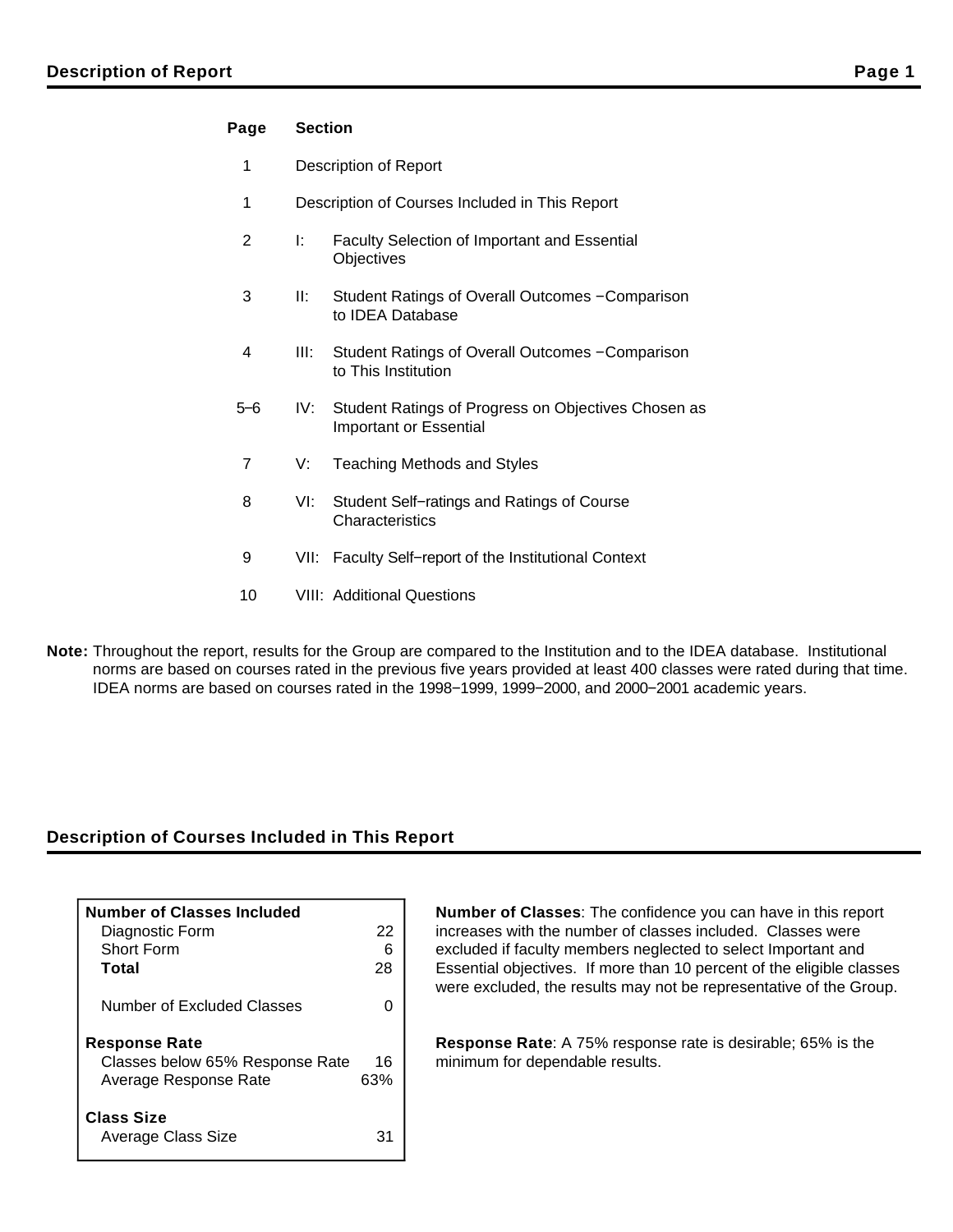The following provides information about the degree to which various learning objectives are emphasized in courses. The percent of classes for which each objective was chosen helps evaluate whether or not program objectives are addressed with appropriate frequency.

In general, it is recommended that 3−5 objectives be selected as Important or Essential for each class. When more than 5 objectives are chosen, effectiveness ratings tend to be adversely affected, perhaps because instructors are trying to accomplish too much.

The information in this section can be used to explore such questions as:

- Are the goals of the program being appropriately emphasized in course sections?
- Are the objectives emphasized consistent with this Group's mission?
- Are some of the Group's curricular goals under− or over−emphasized?
- Are the under−emphasized objectives addressed in another way?
- How does this Group's emphasis compare with the Institution and IDEA?
- On average, are faculty members selecting too many objectives?

|                                                                                                                                                          | Percent of Classes Selecting Objective as |             |                    |  |  |
|----------------------------------------------------------------------------------------------------------------------------------------------------------|-------------------------------------------|-------------|--------------------|--|--|
|                                                                                                                                                          | <b>Important or Essential</b>             |             |                    |  |  |
|                                                                                                                                                          | This Group                                | Institution | <b>IDEA</b> System |  |  |
|                                                                                                                                                          | $(n=28)$                                  | $(n=9,630)$ | $(n=44, 455)$      |  |  |
| Objective 1: Gaining factual knowledge (terminology,<br>classifications, methods, trends)                                                                | 82%                                       | 80%         | 78%                |  |  |
| Objective 2: Learning fundamental principles, generalizations, or<br>theories                                                                            | 75%                                       | 72%         | 75%                |  |  |
| <b>Objective 3:</b> Learning to apply course material (to improve<br>thinking, problem solving, and decisions)                                           | 79%                                       | 70%         | 75%                |  |  |
| Objective 4: Developing specific skills, competencies, and points<br>of view needed by professionals in the field most closely<br>related to this course | 75%                                       | 47%         | 55%                |  |  |
| <b>Objective 5:</b> Acquiring skills in working with others as a member<br>of a team                                                                     | 11%                                       | 17%         | 32%                |  |  |
| Objective 6: Developing creative capacities (writing, inventing,<br>designing, performing in art, music, drama, etc.)                                    | 11%                                       | 11%         | 25%                |  |  |
| <b>Objective 7:</b> Gaining a broader understanding and appreciation<br>of intellectual/cultural activity (music, science, literature, etc.)             | 4%                                        | 13%         | 27%                |  |  |
| Objective 8: Developing skill in expressing myself orally or in<br>writing                                                                               | 14%                                       | 34%         | 47%                |  |  |
| Objective 9: Learning how to find and use resources for<br>answering questions or solving problems                                                       | 32%                                       | 24%         | 41%                |  |  |
| Objective 10: Developing a clearer understanding of, and<br>commitment to, personal values                                                               | 4%                                        | 10%         | 23%                |  |  |
| <b>Objective 11:</b> Learning to analyze and critically evaluate ideas,<br>arguments, and points of view                                                 | 18%                                       | 30%         | 49%                |  |  |
| Objective 12: Acquiring an interest in learning more by asking<br>my own questions and seeking answers                                                   | 4%                                        | 17%         | 41%                |  |  |
| Average Number of Objectives Selected As Important or<br><b>Essential</b>                                                                                | 4.1                                       | 4.3         | 5.7                |  |  |
|                                                                                                                                                          |                                           |             |                    |  |  |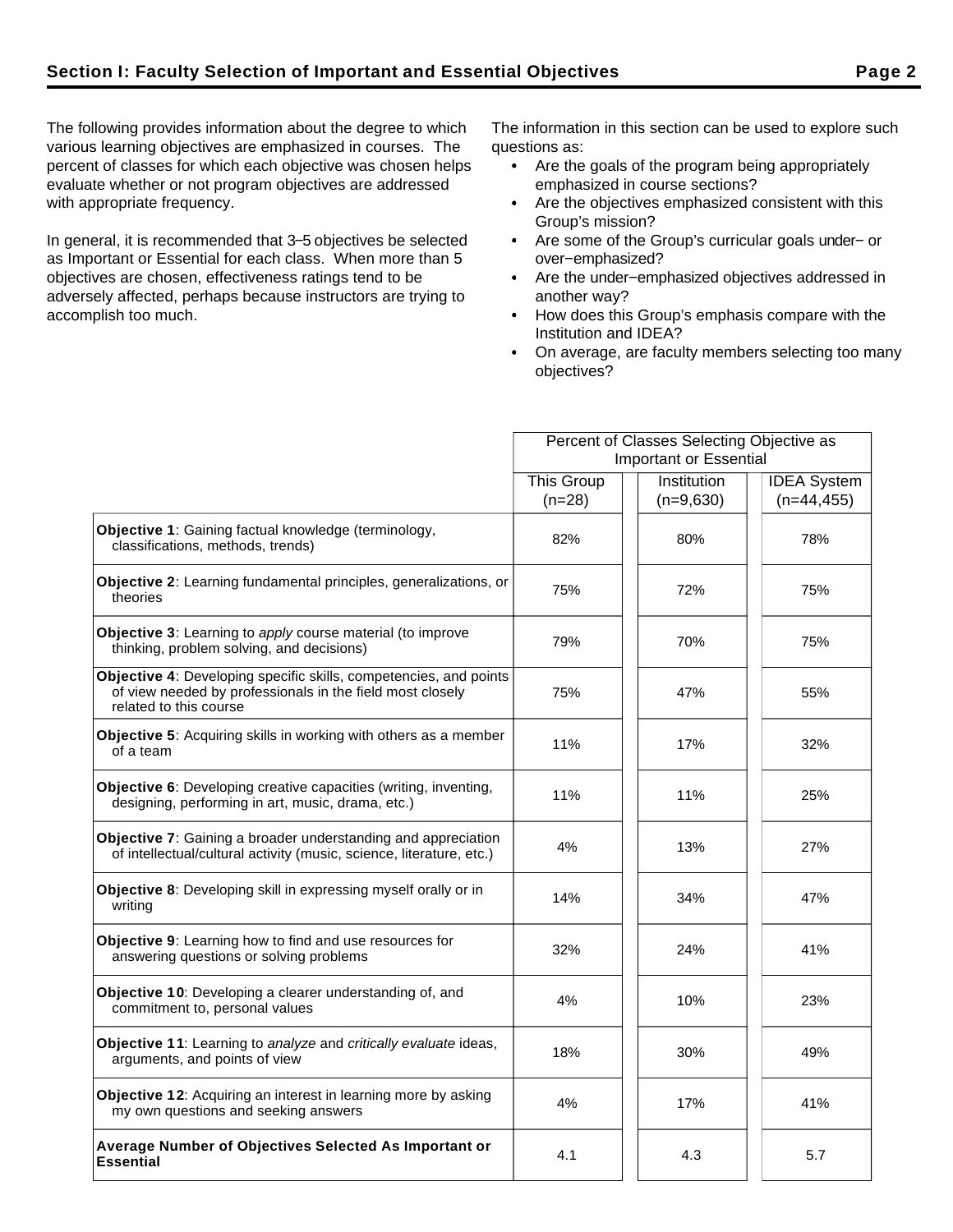The quality of instruction in this unit is shown as judged by the four overall outcomes. "A. Progress on Relevant Objectives" is a result of student ratings of their progress on objectives chosen by instructors. Ratings of individual items about the "B. Excellence of the Teacher" and "C. Excellence of Course" are shown next. "D. Summary Evaluation" averages these three after double weighting the measure of student learning (A). Results for both "raw" and "adjusted" scores are shown as they compare to the IDEA Database. Use results to

**Part 1** shows the **percentage of classes** in each of the five

performance categories.

summarize teaching effectiveness in the Group.

Is the distribution of this Group's classes similar to the expected distribution when compared to IDEA?

**Part 2** provides the averages for the Group and for IDEA norms.

Are the Group's averages higher or lower than IDEA?

# **Part 1: Distribution of Converted Scores Compared to the IDEA Database**

| Converted<br>Score<br>Category     | Expected<br><b>Distribution</b> | A. Progress on<br>Relevant<br><b>Objectives</b> |        |     | B. Excellence of<br>Teacher |     | C. Excellence of<br>Course |     | D. Summary<br>Evaluation<br>(Average of<br>$A, B, C$ <sup>1</sup> |  |
|------------------------------------|---------------------------------|-------------------------------------------------|--------|-----|-----------------------------|-----|----------------------------|-----|-------------------------------------------------------------------|--|
|                                    |                                 | Raw                                             | Adjstd | Raw | Adjstd                      | Raw | Adjstd                     | Raw | Adjstd                                                            |  |
| Much Higher<br>(63 or higher)      | 10%                             | 29%                                             | $0\%$  | 7%  | $0\%$                       | 29% | 0%                         | 21% | $0\%$                                                             |  |
| Higher<br>$(56 - 62)$              | 20%                             | 32%                                             | 43%    | 50% | 32%                         | 32% | 25%                        | 46% | 36%                                                               |  |
| Similar<br>$(45 - 55)$             | 40%                             | 36%                                             | 36%    | 18% | 39%                         | 25% | 50%                        | 18% | 46%                                                               |  |
| Lower<br>$(38 - 44)$               | 20%                             | 4%                                              | 14%    | 21% | 14%                         | 11% | 14%                        | 14% | 11%                                                               |  |
| <b>Much Lower</b><br>(37 or lower) | 10%                             | 0%                                              | 7%     | 4%  | 14%                         | 4%  | 11%                        | 0%  | 7%                                                                |  |
|                                    |                                 |                                                 |        |     |                             |     |                            |     |                                                                   |  |

# **Part 2: Average Scores**

| <b>Converted Score</b><br>This Summary Report | 57              | 52              | 53  | 49  | 56  | 50  | 56  | 51  |
|-----------------------------------------------|-----------------|-----------------|-----|-----|-----|-----|-----|-----|
| <b>IDEA System</b>                            | 51 <sup>2</sup> | 51 <sup>2</sup> | 50  | 50  | 50  | 50  | 50  |     |
| 5-point Scale                                 |                 |                 |     |     |     |     |     |     |
| This Summary Report                           | 4.4             | 4.1             | 4.4 | 4.1 | 4.3 | 3.9 | 4.4 | 4.1 |
| <b>IDEA System</b>                            | 3.8             | 3.8             | 4.2 | 4.2 | 3.9 | 3.9 | 3.9 | 3.9 |

 $1$ Progress on Relevant Objectives is double weighted in the Summary Evaluation.

 $^2$  The IDEA Average is slightly higher than 50 because Essential objectives are double weighted and students typically report greater learning on objectives that the instructor identified as Essential to the class.

Use results to summarize teaching effectiveness in the Group. To the degree that the percentages of the Group's classes in the two highest categories exceeds 30% (Part 1), teaching effectiveness appears to be superior to that in the comparison group. Similarly, if the Group's converted average exceeds 55, and its average on the 5−point scale is 0.3 above that for the comparison group (Part 2), overall teaching effectiveness in the Group appears to be highly favorable.

**Part 3** shows the percentage of classes with ratings **at or above the converted score** of the **IDEA databases**. Results are shown for both raw and adjusted scores. When this percentage exceeds 60%, the inference is that the Group's overall instructional effectiveness was unusually high.

Results in this section address the question:

How does the quality of instruction for this Group compare to the national results?

# **Part 3: Percent of Classes at or Above the IDEA Database Average**

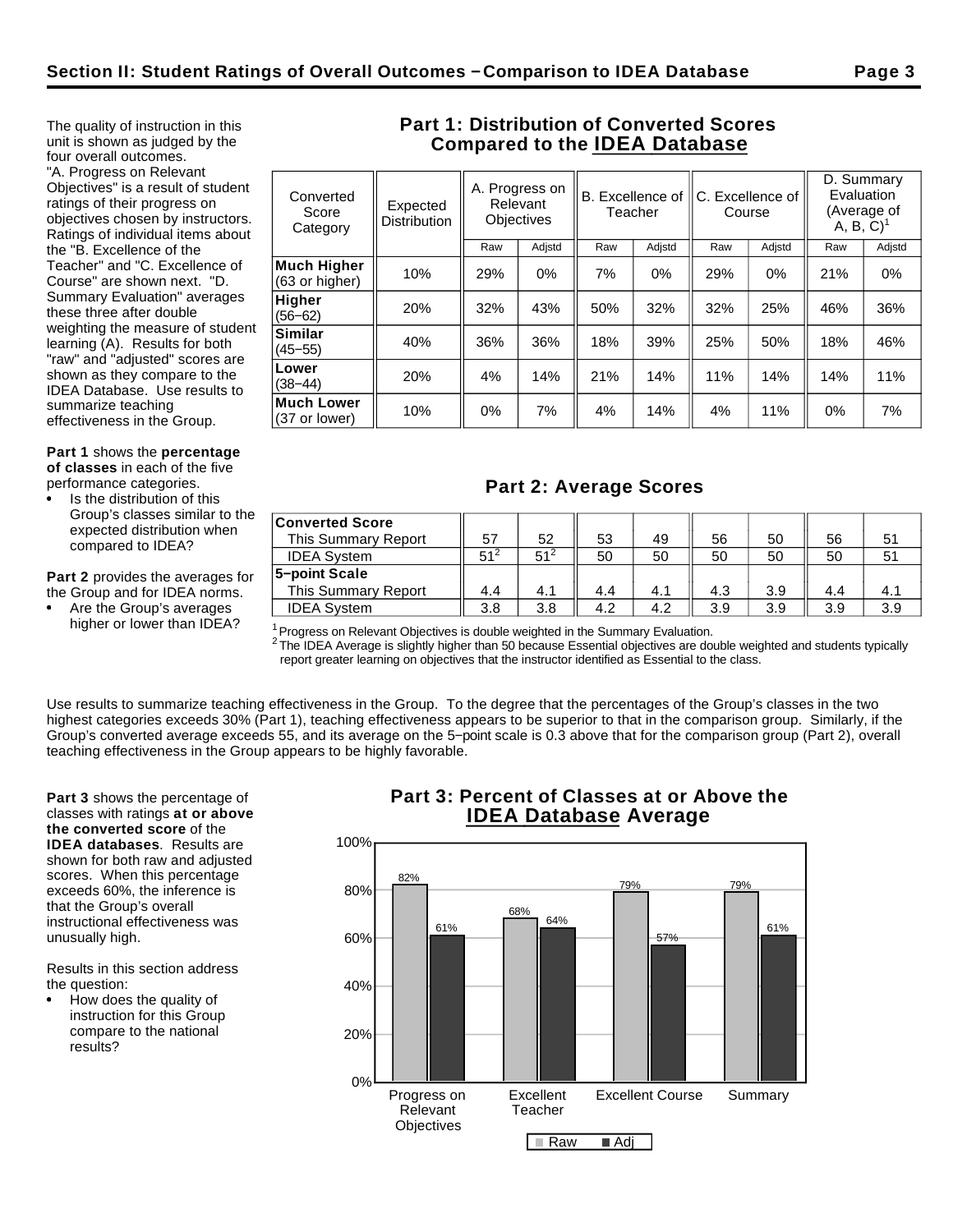This section compares the quality of instruction in this Group to your entire Institution in the same way as it was compared to all classes in the IDEA database (Section II, page 3).

**Part 1** shows the **percentage of classes** in each of five categories.

Is the distribution of this Group's classes similar to the expected distribution when compared to the Institution?

**Similar**

**Lower**<br>(38–44)

**Much Lower**

**Part 2** provides the **averages** for the Group and for Institutional norms.

- Are the Group's averages higher or lower than the Institution?
- Is the Institution (compared to IDEA) higher or lower than the IDEA system average? (See page 3 for IDEA System averages.)

Note: Institutional norms are based on courses rated in the previous five years.

| Converted<br>Score<br>Category       | Expected<br><b>Distribution</b> | A. Progress on<br>Relevant<br><b>Objectives</b> |                             | Teacher                     |                             | B. Excellence of IIC. Excellence of I<br>Course |                   | D. Summary<br>Evaluation<br>(Average of<br>A, B, C |                   |
|--------------------------------------|---------------------------------|-------------------------------------------------|-----------------------------|-----------------------------|-----------------------------|-------------------------------------------------|-------------------|----------------------------------------------------|-------------------|
|                                      |                                 | Raw                                             | Adjstd                      | Raw                         | Adjstd                      | Raw                                             | Adjstd            | Raw                                                | Adjstd            |
| <b>Much Higher</b><br>(63 or higher) | 10%                             | 11%                                             | $0\%$                       | $0\%$                       | 0%                          | 11%                                             | 0%                | 7%                                                 | 0%                |
| Hiaher                               | $\sim$ $\sim$ $\sim$ $\sim$     | $\sim$ $\sim$ $\sim$ $\sim$                     | $\sim$ $\sim$ $\sim$ $\sim$ | $\sim$ $\sim$ $\sim$ $\sim$ | $\sim$ $\sim$ $\sim$ $\sim$ | $\sim$ $\sim$ $\sim$ $\sim$                     | $\sim$ . $\sim$ . | $\sim$ $\sim$ $\sim$ $\sim$                        | $\sim$ . $\sim$ . |

(56−62) 20% 29% 29% 39% 25% 32% 21% 29% 21%

(45−55) 40% 39% 39% 29% 43% 32% 50% 39% 46%

(38−44) 20% 18% 25% 7% 7% 11% 11% 11% 21%

**Much Lower**  $\begin{array}{|c|c|c|c|c|}\n\hline\n(37 \text{ or lower}) & 10\% & 4\% & 7\% & 25\% & 25\% & 14\% & 18\% & 18\% & 14\% & 11\% \\
\hline\n\end{array}$ 

**Part 2: Average Scores**

## **Part 1: Distribution of Converted Scores Compared to This Institution**

| <b>Converted Score</b>                 |     |     |     |     |     |     |     |     |
|----------------------------------------|-----|-----|-----|-----|-----|-----|-----|-----|
| This Summary Report                    | 52  | 50  | 49  | 47  | 52  | 47  | 51  | 49  |
| This Institution                       | 50  | 50  | 50  | 50  | 50  | 50  | 50  | 50  |
| This Institution<br>(compared to IDEA) | 56  | 53  | 54  | 52  | 55  | 52  | 55  | 53  |
| 5-point Scale                          |     |     |     |     |     |     |     |     |
| This Summary Report                    | 4.4 | 4.1 | 4.4 | 4.1 | 4.3 | 3.9 | 4.4 | 4.1 |
| This Institution                       | 4.3 | 4.1 | 4.4 | 4.3 | 4.2 | 4.1 | 4.3 | 4.2 |

<sup>1</sup> Progress on Relevant Objectives is double weighted in the Summary Evaluation.

**Part 3** shows the percentage of classes with ratings **at or above the converted score** of **This Institution**. Results are shown for both raw and adjusted scores.

Results in this section address the question:

How does the quality of instruction for this Group compare to the Institution?

# **Part 3: Percent of Classes at or Above This Institution's Average**

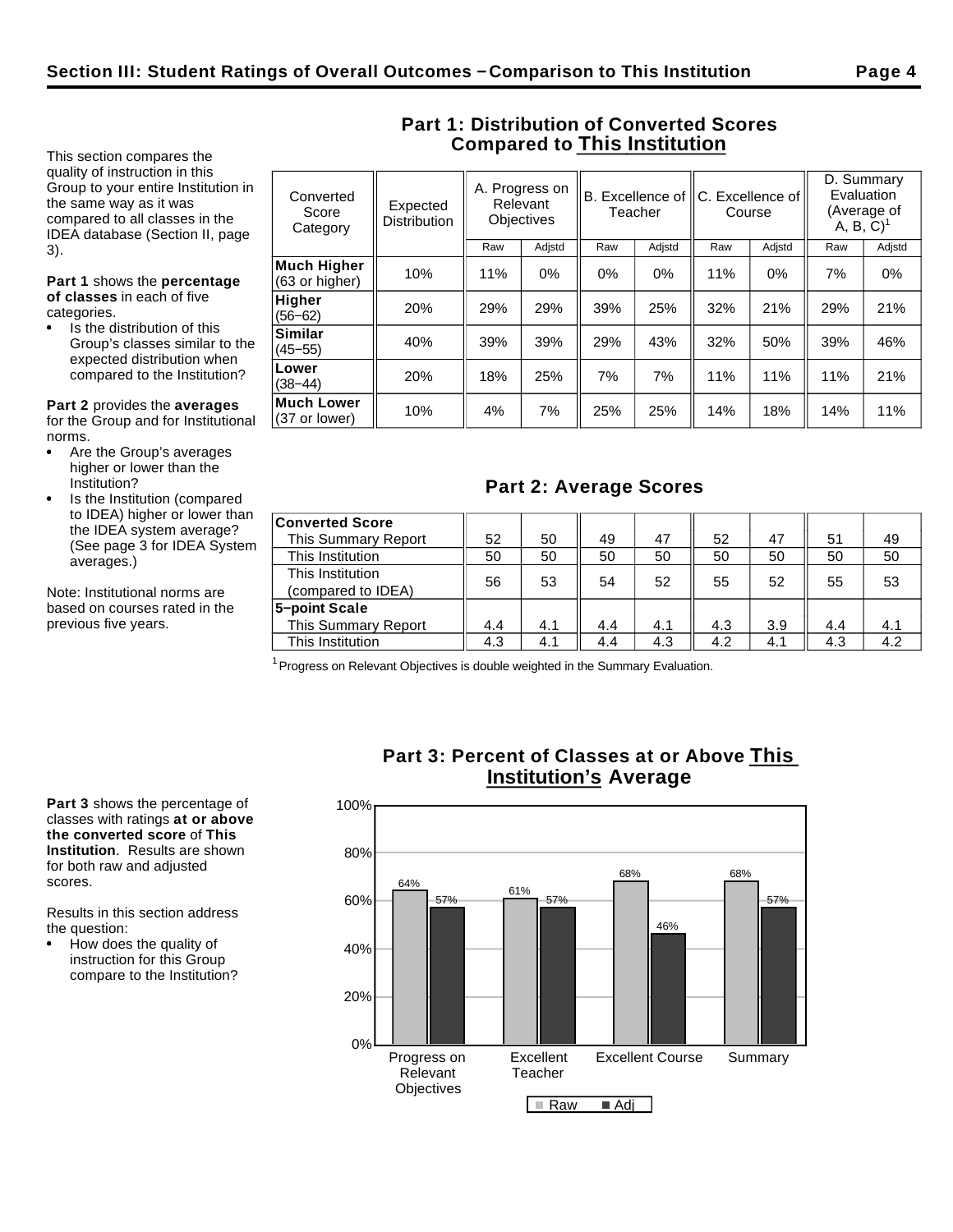**This report**

Institution IDEA System

Tables in this section compare ratings of progress and "relevance" for the 12 objectives for this Group, with ratings for other classes at your institution and for all classes in the IDEA database. The tables on the left side of the page report averages (raw and adjusted) for the Group and the two comparison groups; they also display the number of classes for which the objective was selected as "relevant" (Important or Essential). For each of these groups, progress ratings are reported only for "relevant" classes.

By comparing progress ratings across the 12 learning objectives, you can determine if there are significant differences in how well various objectives were achieved. Since students rate their progress higher on some objectives than on others, conclusions may need to be modified by comparing the Group's results with those for the Institution and/or IDEA. Results in this section should help you determine if special attention should be given to improving learning on one or more objective(s). Results in the section are of special value to accrediting agencies and assessment programs.

**Raw Average**: Answers accreditation/assessment questions related to how well each objective was achieved; these are indicators of self−assessed learning.

**Adjusted Average**: Useful primarily in comparing instructors or classes; they "level the playing field" by taking into account factors that affect learning other than instructional quality.

**Bar Graphs**: Useful in determining if "standards" or "expectations" have been met. For example, you may have established a target requiring that at least 50 percent of classes pursuing a given objective should achieve an average progress rating of at least 4.0. If this expectation was achieved, the darkest bar will exceed the 50% level. By comparing the Group's results with those for the IDEA database and the Institution, you can also make inferences about the rigor of the standards you have established for the Group.

**Percent of classes where Raw Average was at least: 4.00 3.75 3.50** 

**Objective 1**: Gaining factual knowledge (terminology, classifications, methods, trends)

|                    | Raw Avg. | Adjstd. Avg. | # of Classes |
|--------------------|----------|--------------|--------------|
| This report        | 4.4      | 4.1          | 23           |
| Institution        | 4.3      | 4.2          | 7,692        |
| <b>IDEA System</b> | 4.0      | 4.0          | 31,991       |

**Objective 2**: Learning fundamental principles, generalizations, or theories

|                    | Raw Avg. | Adjstd. Avg. | # of Classes |
|--------------------|----------|--------------|--------------|
| This report        | 4.3      | 4.0          | 21           |
| Institution        | 4.3      | 4.1          | 6.904        |
| <b>IDEA System</b> | 3.9      | 3.9          | 30,398       |

**Objective 3**: Learning to apply course material (to improve thinking, problem solving, and decisions)

|                    | Raw Avg. | Adjstd. Avg. | # of Classes |
|--------------------|----------|--------------|--------------|
| This report        | 4.3      | 4.0          | 22           |
| Institution        | 4.3      | 4.1          | 6.740        |
| <b>IDEA System</b> | 4.0      | 4.0          | 30.442       |

**Objective 4**: Developing specific skills, competencies, and points of view needed by professionals in the field most closely related to this course

|                    | Raw Avg. | Adjstd. Avg. | # of Classes |
|--------------------|----------|--------------|--------------|
| This report        | 4.4      | 4.2          | 21           |
| Institution        | 4.3      | 4.1          | 4.501        |
| <b>IDEA System</b> | 4.0      | 4.0          | 21,568       |



**Objective 5**: Acquiring skills in working with others as a member of a team

|                    | Raw Avg. | Adjstd. Avg. | # of Classes |
|--------------------|----------|--------------|--------------|
| This report        | 4.4      | 4.0          | -3           |
| Institution        | 4.2      | 3.9          | 1.654        |
| <b>IDEA System</b> | 3.9      | 3.9          | 12,088       |



# Institution IDEA System 0 10 20 30 40 50 60 70 80 90 100





0 10 20 30 40 50 60 70 80 90 100

0 10 20 30 40 50 60 70 80 90 100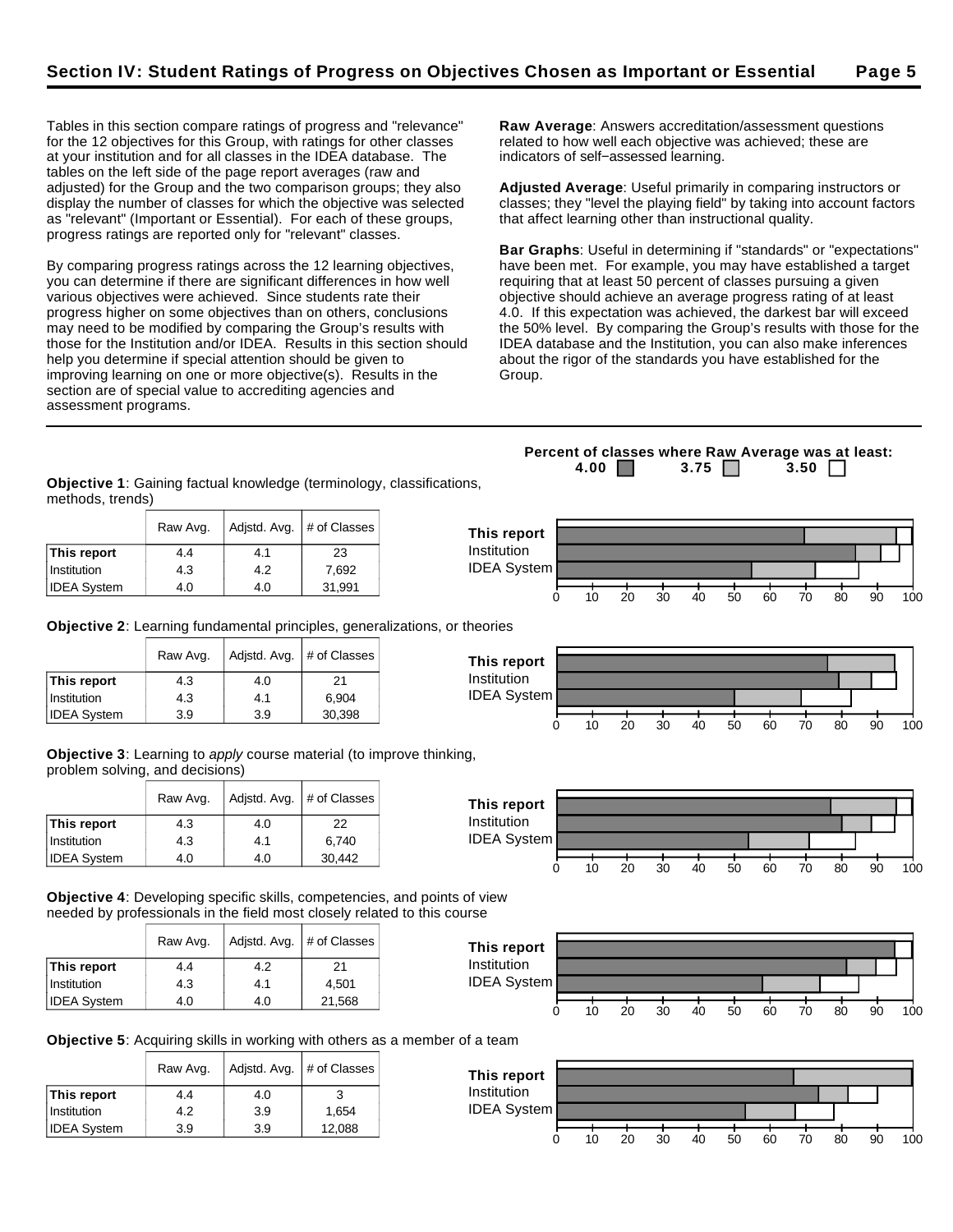#### **This report**  $\begin{array}{|c|c|c|c|} 4.3 & 4.1 & 3 \end{array}$ **Institution** | 4.2 | 4.0 | 1,015 IDEA System 3.9 3.9 9,290

Raw Avg.  $\vert$  Adjstd. Avg.  $\vert \#$  of Classes

**Objective 7**: Gaining a broader understanding and appreciation of intellectual/cultural activity (music, science, literature, etc.)

|                    | Raw Avg. | Adjstd. Avg. | # of Classes |
|--------------------|----------|--------------|--------------|
| This report        | 4.7      | 4.3          |              |
| Institution        | 4.2      | 4.0          | 1,252        |
| <b>IDEA System</b> | 3.7      | 3.7          | 10,256       |

performing in art, music, drama, etc.)

**Objective 8**: Developing skill in expressing myself orally or in writing

|                    | Raw Avg. | Adistd. Avg. | # of Classes |
|--------------------|----------|--------------|--------------|
| This report        | 4.6      | 4.3          |              |
| Institution        | 4.1      | 4.0          | 3,318        |
| <b>IDEA System</b> | 3.8      | 3.8          | 18,174       |

**Objective 9**: Learning how to find and use resources for answering questions or solving problems

|                    | Raw Avg. | Adjstd. Avg. | # of Classes |
|--------------------|----------|--------------|--------------|
| This report        | 4.3      | 4.1          |              |
| Institution        | 4.2      | 4.0          | 2,341        |
| <b>IDEA System</b> | 3.7      | 3.7          | 15,656       |

**Objective 10**: Developing a clearer understanding of, and commitment to, personal values

|                    | Raw Avg. | Adjstd. Avg. | # of Classes |
|--------------------|----------|--------------|--------------|
| This report        | 3.9      | 3.7          |              |
| Institution        | 4.1      | 3.9          | 1,005        |
| <b>IDEA System</b> | 3.8      | 3.8          | 8.715        |

**Objective 11**: Learning to analyze and critically evaluate ideas, arguments, and points of view

|                    | Raw Avg. | Adjstd. Avg. | # of Classes |
|--------------------|----------|--------------|--------------|
| This report        | 44       | 4.2          | 5            |
| Institution        | 4.2      | 4.0          | 2,923        |
| <b>IDEA System</b> | 3.8      | 3.8          | 18,909       |

**Objective 12**: Acquiring an interest in learning more by asking my own questions and seeking answers

|                    | Raw Avg. | Adjstd. Avg. | # of Classes |
|--------------------|----------|--------------|--------------|
| This report        | 4.1      | 3.9          |              |
| Institution        | 4.2      | 4.0          | 1.628        |
| <b>IDEA System</b> | 3.8      | 3.8          | 15,616       |

#### **Percent of classes where Raw Average was at least:**<br>4.00 3.75 3.50 3.50 3.75  $\Box$ **Objective 6**: Developing creative capacities (writing, inventing, designing,

















Institution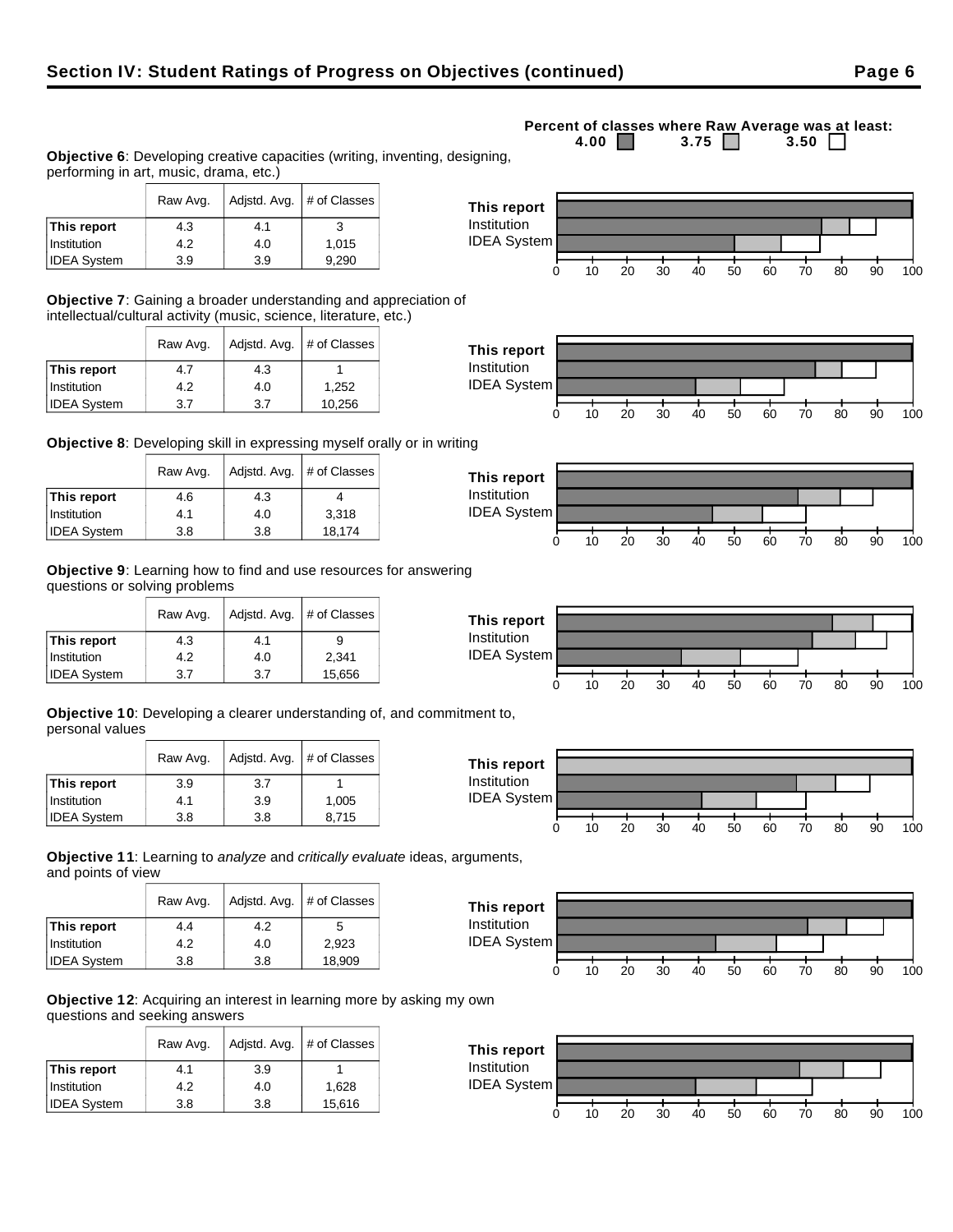## **Section V: Teaching Methods and Styles Page 7**

This section is intended to support teaching improvement efforts. The 20 teaching methods assessed in the IDEA system (grouped into five "approaches" to teaching) are listed. The number of classes for which a given method was related to relevant (Important or Essential) objectives is indicated in the second column, and the third and fourth columns show the average and standard deviation of ratings. The graph on the right hand side of the page contains the information most pertinent to instructional improvement.

It shows the percentage of classes where the method was employed relatively frequently (a positive finding) or relatively infrequently (a negative finding). It is suggested that teaching improvement efforts be focused on methods/approaches where the dark bar (infrequent use) is greater than 30%, especially if the method is important to objectives in many classes (column 2).

**22 classes** in this Group used the Diagnostic Form.

| <b>Teaching Methods and Styles</b>                                                                                                 | No. of<br><b>Classes</b> | Avg.      | s.d. <sup>1</sup> |          |    |    | % of Classes Where Method was |    |    |    |    |    | "Infrequently" ( $\equiv$ ) or "Frequently" ( $\equiv$ ) Used |     |
|------------------------------------------------------------------------------------------------------------------------------------|--------------------------|-----------|-------------------|----------|----|----|-------------------------------|----|----|----|----|----|---------------------------------------------------------------|-----|
| A. Stimulating Student Interest                                                                                                    |                          |           |                   |          |    |    |                               |    |    |    |    |    |                                                               |     |
| 4. Demonstrated the importance and significance of the subject matter                                                              | 22                       | 4.5       | 0.4               |          |    |    |                               |    |    |    |    |    |                                                               |     |
| 8. Stimulated students to intellectual effort beyond that required by most<br>courses                                              | 22                       | 4.3       | 0.4               |          |    |    |                               |    |    |    |    |    |                                                               |     |
| 13. Introduced stimulating ideas about the subject                                                                                 | 22                       | 4.4       | 0.5               |          |    |    |                               |    |    |    |    |    |                                                               |     |
| 15. Inspired students to set and achieve goals which really challenged<br>them                                                     | 22                       | 4.3       | 0.5               |          |    |    |                               |    |    |    |    |    |                                                               |     |
|                                                                                                                                    |                          |           |                   | 0        | 10 | 20 | 30                            | 40 | 50 | 60 | 70 | 80 | 90                                                            | 100 |
| <b>B. Fostering Student Collaboration</b>                                                                                          |                          |           |                   |          |    |    |                               |    |    |    |    |    |                                                               |     |
| 5. Formed "teams" or "discussion groups" to facilitate learning                                                                    | 0                        | <b>NA</b> | <b>NA</b>         |          |    |    |                               |    |    |    |    |    |                                                               |     |
| 16. Asked students to share ideas and experiences with others whose<br>backgrounds and viewpoints differ from their own            | 4                        | 4.7       | 0.0               |          |    |    |                               |    |    |    |    |    |                                                               |     |
| 18. Asked students to help each other understand ideas or concepts                                                                 | $\overline{7}$           | 4.3       | 0.5               |          |    |    |                               |    |    |    |    |    |                                                               |     |
|                                                                                                                                    |                          |           |                   | $\Omega$ | 10 | 20 | 30                            | 40 | 50 | 60 | 70 | 80 | 90                                                            | 100 |
| <b>C. Establishing Rapport</b>                                                                                                     |                          |           |                   |          |    |    |                               |    |    |    |    |    |                                                               |     |
| 1. Displayed a personal interest in students and their learning                                                                    | 15                       | 4.3       | 0.7               |          |    |    |                               |    |    |    |    |    |                                                               |     |
| 2. Found ways to help students answer their own questions                                                                          | 22                       | 4.3       | 0.6               |          |    |    |                               |    |    |    |    |    |                                                               |     |
| 7. Explained the reasons for criticisms of students' academic<br>performance                                                       | 22                       | 4.3       | 0.5               |          |    |    |                               |    |    |    |    |    |                                                               |     |
| 20. Encouraged student-faculty interaction outside of class (office visits,<br>phone calls, e-mail, etc.)                          | 4                        | 4.3       | 0.7               | 0        | 10 |    |                               |    |    |    |    | 80 |                                                               |     |
|                                                                                                                                    |                          |           |                   |          |    | 20 | 30                            | 40 | 50 | 60 | 70 |    | 90                                                            | 100 |
| D. Encouraging Student Involvement                                                                                                 |                          |           |                   |          |    |    |                               |    |    |    |    |    |                                                               |     |
| 9. Encouraged students to use multiple resources (e.g. data banks,<br>library holdings, outside experts) to improve understanding  | 4                        | 4.4       | 0.4               |          |    |    |                               |    |    |    |    |    |                                                               |     |
| 11. Related course material to real life situations                                                                                | 16                       | 4.5       | 0.5               |          |    |    |                               |    |    |    |    |    |                                                               |     |
| 14. Involved students in "hands on" projects such as research, case<br>studies, or "real life" activities                          | 5                        | 4.5       | 0.4               |          |    |    |                               |    |    |    |    |    |                                                               |     |
| 19. Gave projects, tests, or assignments that required original or creative<br>thinking                                            | 7                        | 4.6       | 0.3               |          |    |    |                               |    |    |    |    |    |                                                               |     |
|                                                                                                                                    |                          |           |                   | 0        | 10 | 20 | 30                            | 40 | 50 | 60 | 70 | 80 | 90                                                            | 100 |
| <b>E. Structuring Classroom Experiences</b>                                                                                        |                          |           |                   |          |    |    |                               |    |    |    |    |    |                                                               |     |
| 3. Scheduled course work (class activities, tests, projects) in ways<br>which encouraged students to stay up to date in their work | 1                        | 4.9       | NA                |          |    |    |                               |    |    |    |    |    |                                                               |     |
| 6. Made it clear how each topic fit into the course                                                                                | 22                       | 4.4       | 0.5               |          |    |    |                               |    |    |    |    |    |                                                               |     |
| 10. Explained course material clearly and concisely                                                                                | 22                       | 4.2       | 0.6               |          |    |    |                               |    |    |    |    |    |                                                               |     |
| 12. Gave tests, projects, etc. that covered the most important points of<br>the course                                             | 19                       | 4.4       | 0.4               |          |    |    |                               |    |    |    |    |    |                                                               |     |
| 17. Provided timely and frequent feedback on tests, reports, projects, etc.<br>to help students improve                            | 0                        | NA        | <b>NA</b>         |          |    |    |                               |    |    |    |    |    |                                                               |     |
|                                                                                                                                    |                          |           |                   | 0        | 10 | 20 | 30                            | 40 | 50 | 60 | 70 | 80 | 90                                                            | 100 |

Ratings were made on a 5−point scale (1=Hardly ever, 5=Almost always)

<sup>1</sup>Approximately two−thirds of class averages will be within 1 standard deviation of the group's average.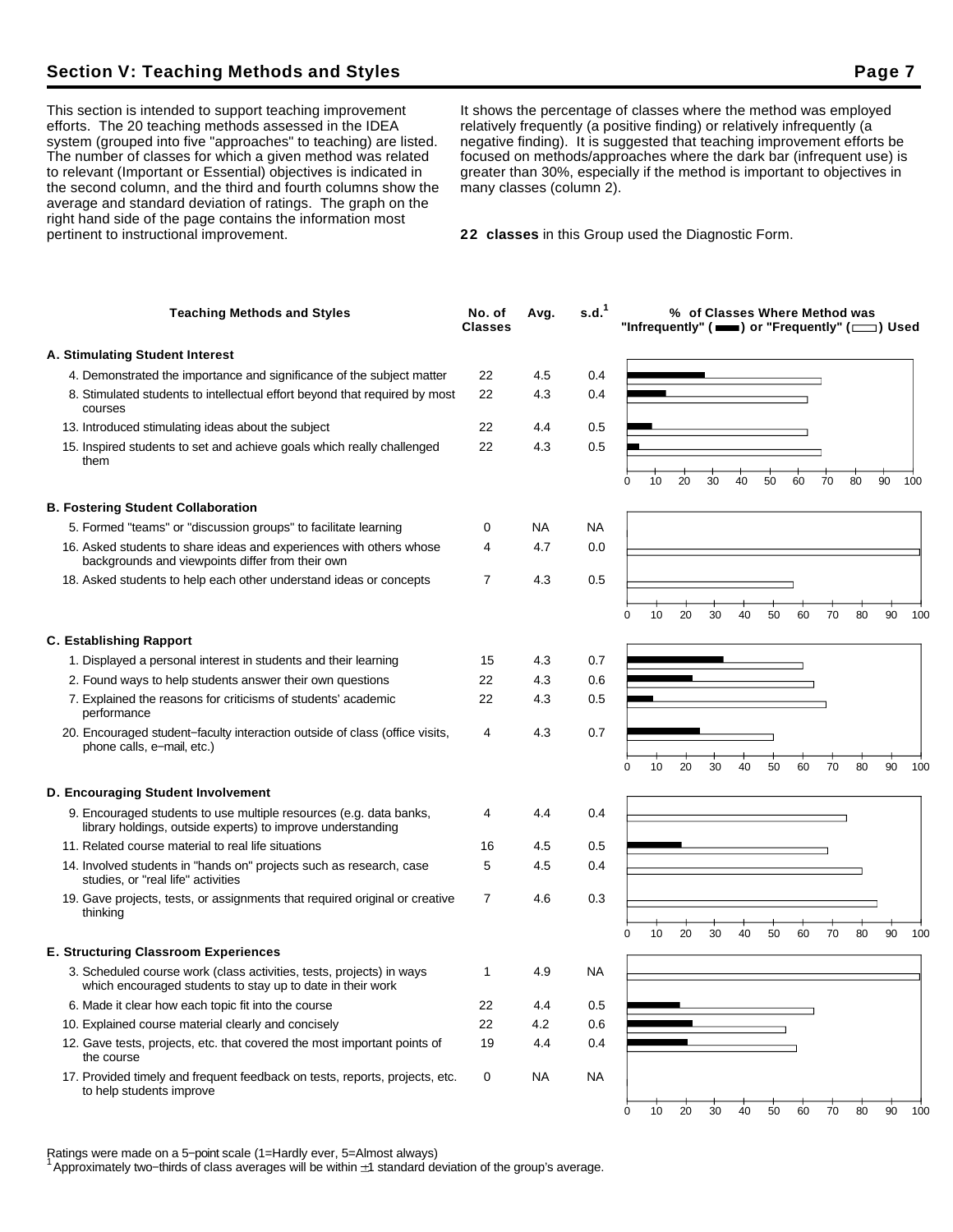**Part A** describes student motivation, work habits, and academic effort, all of which affect student learning. The table gives averages for this Group, your Institution, and the IDEA database. It also shows the percentage of classes with averages below 3.0 and 4.0 or above. Although the information in this section is largely descriptive, it can be used to explore such important questions as:

- Is there a need to make a special effort to improve student motivation and conscientiousness?
- Are these results consistent with expectations?
- Does the percent of classes below 3.0  $\bullet$ or 4.0 or above raise concerns or suggest strengths?

Averages for classes in this report are considered "similar" to the comparison group if they are within  $\pm$  .3 of the Institution or the IDEA average, respectively.

**Part B** provides information about course characteristics. Some of the questions addressed are:

- When compared to the IDEA and Institutional databases is the amount of reading, work other than reading, or difficulty for courses included in this summary report unusual?
- Are these results consistent with expectations?
- Does the percent of classes below 3.0 or 4.0 or above raise concerns or suggest strengths?

Averages for classes in this report are considered "similar" to the comparison group if they are within  $\pm$  .3 of the Institution or the IDEA average, respectively.

#### Part C summarizes students' responses to As a result of taking this course, I have more positive feelings toward this field of study. This item is most meaningful for courses taken by many non−majors.

Some of the questions addressed are:

- Are students developing a respect and appreciation for the discipline?
- Is the average Converted Score above or below 50 (the average for the converted score distribution)?

|  | A. Student Self-ratings |
|--|-------------------------|
|  |                         |

| Diagnostic Form (Short Form)<br><b>Item Number and Item</b>      |                    | Average | $%$ of<br><b>Classes</b><br>Below 3.0 | % of<br><b>Classes</b><br>$4.0$ or<br>Above |
|------------------------------------------------------------------|--------------------|---------|---------------------------------------|---------------------------------------------|
|                                                                  | This report        | 4.0     | 0%                                    | 50%                                         |
| 36. I had a strong desire to take<br>this course.                | Institution        | 3.8     | 12%                                   | 44%                                         |
|                                                                  | <b>IDEA System</b> | 3.7     | 16%                                   | 36%                                         |
| 37. I worked harder on this course                               | This report        | 4.0     | 0%                                    | 55%                                         |
| than on most courses I have                                      | Institution        | 3.8     | 6%                                    | 39%                                         |
| taken.                                                           | <b>IDEA System</b> | 3.6     | 13%                                   | 24%                                         |
|                                                                  | This report        | 3.8     | 14%                                   | 50%                                         |
| 38. I really wanted to take this<br>course from this instructor. | Institution        | 3.7     | 12%                                   | 39%                                         |
|                                                                  | <b>IDEA System</b> | 3.4     | 27%                                   | 22%                                         |
| 39. (15) I really wanted to take this                            | This report        | 3.7     | 4%                                    | 29%                                         |
| course regardless of who                                         | Institution        | 3.5     | 18%                                   | 21%                                         |
| taught it.                                                       | <b>IDEA System</b> | 3.3     | 25%                                   | 13%                                         |
| 43. (13) As a rule, I put forth more                             | This report        | 4.1     | 0%                                    | 86%                                         |
| effort than other students on                                    | Institution        | 4.0     | 0%                                    | 52%                                         |
| academic work.                                                   | <b>IDEA System</b> | 3.6     | 1%                                    | 15%                                         |

## **B. Student Ratings of Course Characteristics**

| <b>Diagnostic Form</b><br><b>Item Number and Item</b>    |                    | Average | $%$ of<br><b>Classes</b><br>Below 3.0 | % of<br><b>Classes</b><br>$4.0$ or<br>Above |
|----------------------------------------------------------|--------------------|---------|---------------------------------------|---------------------------------------------|
|                                                          | This report        | 3.6     | 5%                                    | 32%                                         |
| 33. Amount of reading                                    | Institution        | 3.4     | 23%                                   | 20%                                         |
|                                                          | <b>IDEA System</b> | 3.2     | 33%                                   | 15%                                         |
|                                                          | This report        | 3.7     | $0\%$                                 | 32%                                         |
| 34. Amount of work in other<br>(non-reading) assignments | Institution        | 3.6     | 12%                                   | 25%                                         |
|                                                          | <b>IDEA System</b> | 3.4     | 21%                                   | 18%                                         |
|                                                          | This report        | 3.5     | 9%                                    | 14%                                         |
| 35. Difficulty of subject matter                         | Institution        | $3.5\,$ | 13%                                   | 24%                                         |
|                                                          | <b>IDEA System</b> | 3.4     | 20%                                   | 18%                                         |

#### **C. Improved Student Attitude**

40. (16) As a result of taking this course, I have more positive feelings toward this field of study.

|                    | 5-point Scale |          | <b>Converted Score</b><br>(Compared to IDEA) |          |  |  |
|--------------------|---------------|----------|----------------------------------------------|----------|--|--|
|                    | Raw           | Adjusted | Raw                                          | Adjusted |  |  |
| This report        | 4.4           | 4.1      | 58                                           | 52       |  |  |
| Institution        | 4.1           | 3.9      |                                              |          |  |  |
| <b>IDEA System</b> | 3.9           | 3.9      |                                              |          |  |  |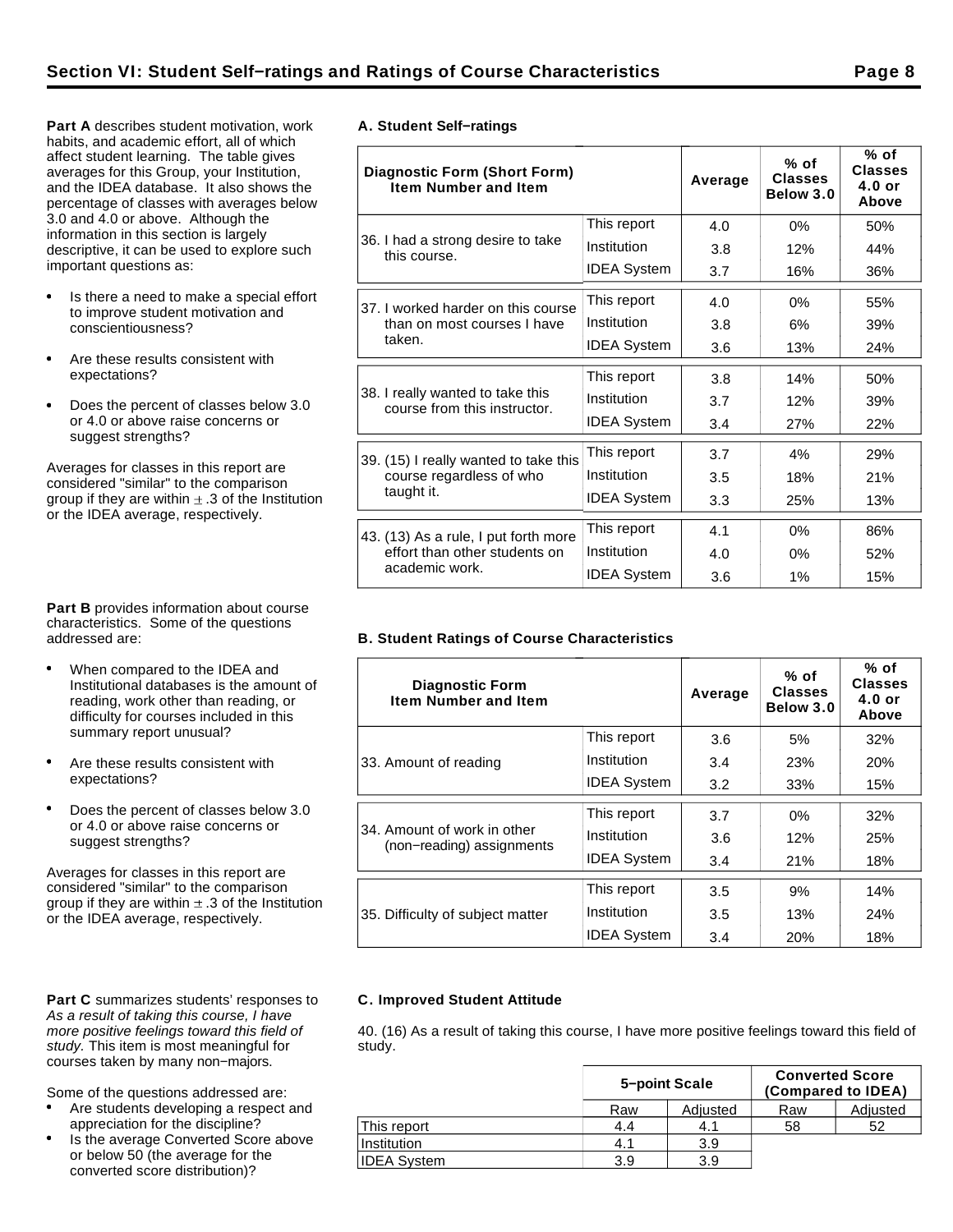## **A. Primary and Secondary Instructional Approaches**

This table shows the relative frequency of various approaches to instruction. The success of a given approach is dependent on the class objectives, but since students have different learning styles, it is generally desirable that they be exposed to a variety of approaches. Instructors reported this information on the Faculty Information Form.

| <b>Number Rating: 28</b> | Percent indicating instructional approach as: |                  |  |  |  |
|--------------------------|-----------------------------------------------|------------------|--|--|--|
|                          | Primary                                       | <b>Secondary</b> |  |  |  |
| Lecture                  | $0\%$                                         | 0%               |  |  |  |
| Discussion/Recitation    | $0\%$                                         | $0\%$            |  |  |  |
| Seminar                  | 0%                                            | $0\%$            |  |  |  |
| Skill/Activity           | 0%                                            | $0\%$            |  |  |  |
| Laboratory               | $0\%$                                         | 0%               |  |  |  |
| <b>Field Experience</b>  | 0%                                            | $0\%$            |  |  |  |
| Studio                   | 0%                                            | 0%               |  |  |  |
| Multi-Media              | 0%                                            | $0\%$            |  |  |  |
| Practicum/Clinic         | $0\%$                                         | $0\%$            |  |  |  |
| Other/Not Indicated      | 100%                                          | 100%             |  |  |  |

### **B. Course Emphases**

| This section shows the degree to                                          |                                | <b>Number</b> | Percent indicating amount required was: |       |       |  |  |
|---------------------------------------------------------------------------|--------------------------------|---------------|-----------------------------------------|-------|-------|--|--|
| which classes in this area expose<br>students to various kinds of         |                                | Rating        | ∥None or Little                         | Some  | Much  |  |  |
| academic activities. Generally,                                           | Writina                        |               | 0%                                      | 0%    | 0%    |  |  |
| proficiency is related to the amount                                      | Oral communication             |               | 0%                                      | 0%    | 0%    |  |  |
| of exposure. Are we giving students                                       | Computer application           |               | $0\%$                                   | 0%    | 0%    |  |  |
| enough opportunity to develop the                                         | Group work                     |               | 0%                                      | $0\%$ | $0\%$ |  |  |
| skills they need after graduation?                                        | Mathematical/quantitative work |               | 0%                                      | $0\%$ | 0%    |  |  |
| Instructors reported this information<br>on the Faculty Information Form. | Critical thinking              |               | 0%                                      | 0%    | $0\%$ |  |  |
|                                                                           | Creative/artistic/design       |               | 0%                                      | 0%    | 0%    |  |  |
|                                                                           | Reading                        |               | 0%                                      | $0\%$ | 0%    |  |  |
|                                                                           | Memorization                   |               | 0%                                      | $0\%$ | 0%    |  |  |

## **C. "Circumstances" Impact on Learning**

How instructors regard various factors that may facilitate or impede student learning is shown here. Until research establishes the implications of these ratings, administrators should make their own appraisal of whether or not ratings of student learning were affected by these factors. Instructors reported this information on the Faculty Information Form.

|                                             |                         | Percent indicating impact on learning was: |                                                          |                 |  |
|---------------------------------------------|-------------------------|--------------------------------------------|----------------------------------------------------------|-----------------|--|
|                                             | <b>Number</b><br>Rating | <b>Negative</b>                            | <b>Neither</b><br><b>Negative nor</b><br><b>Positive</b> | <b>Positive</b> |  |
| Physical facilities/equipment               | 0                       | $0\%$                                      | $0\%$                                                    | 0%              |  |
| Experience teaching course                  | 0                       | 0%<br>$0\%$                                |                                                          | 0%              |  |
| Changes in approach                         | 0                       | 0%                                         | 0%                                                       | 0%              |  |
| Desire to teach the course                  | 0                       | $0\%$                                      | $0\%$                                                    | $0\%$           |  |
| Control over course<br>management decisions | 0                       | 0%                                         | 0%                                                       | 0%              |  |
| Student background                          | 0                       | 0%                                         | 0%                                                       | $0\%$           |  |
| Student enthusiasm                          | 0                       | 0%                                         | 0%                                                       | $0\%$           |  |
| Student effort to learn                     | 0                       | $0\%$                                      | 0%                                                       | 0%              |  |
| Technical/instructional support             | 0                       | 0%                                         | 0%                                                       | 0%              |  |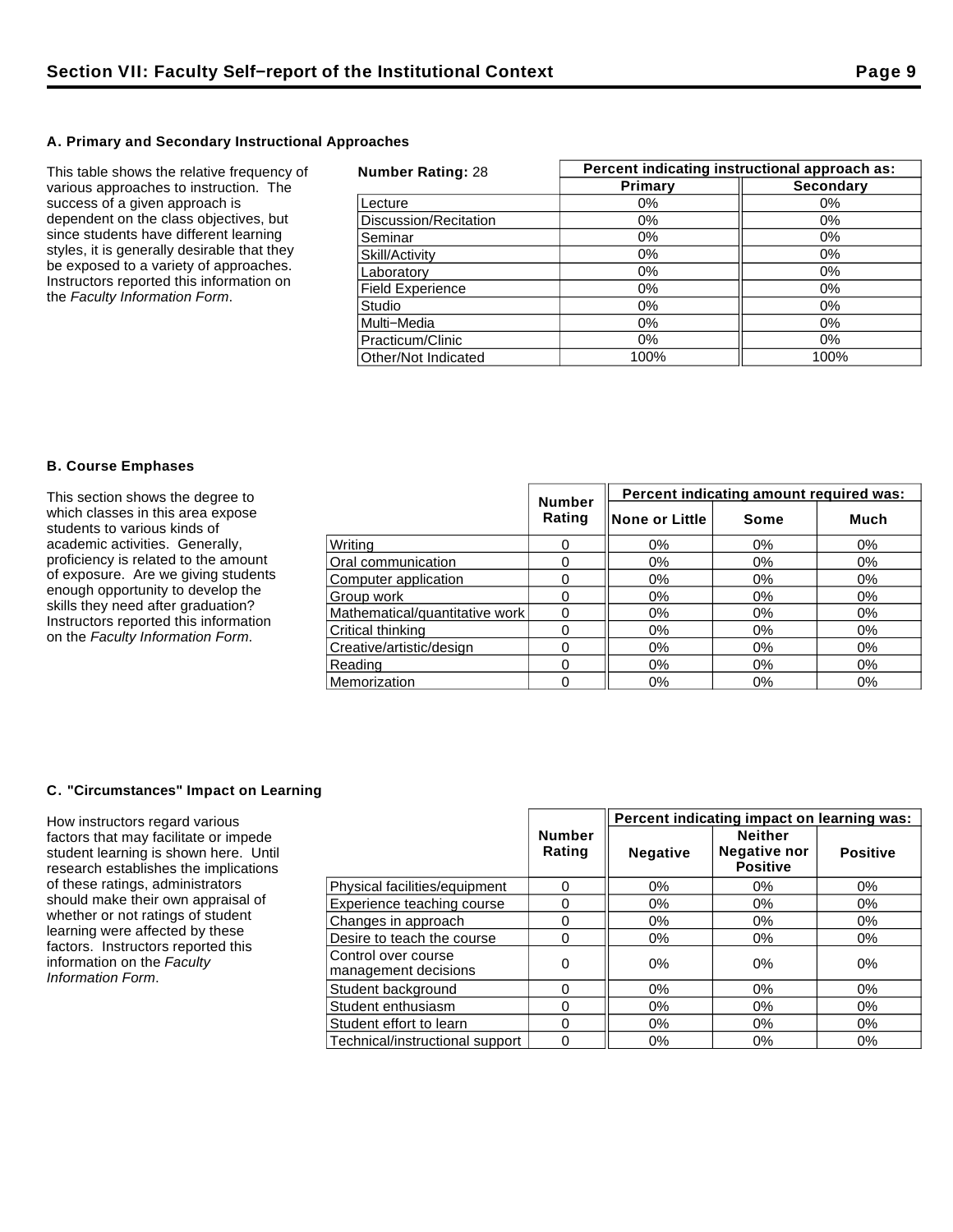This section provides frequencies, average scores, and standard deviations for Additional Questions that were consistent across classes included in this summary report (if requested).

| Question<br><b>Number</b> | Omit | 1              | $\mathbf{2}$   | 3  | 4   | 5   | Average | <b>Standard</b><br><b>Deviation</b> |
|---------------------------|------|----------------|----------------|----|-----|-----|---------|-------------------------------------|
|                           | 14   | 6              | 4              | 48 | 98  | 364 | 4.6     | 0.79                                |
| $\mathbf{2}$              | 14   | 6              | 10             | 51 | 111 | 342 | 4.5     | 0.84                                |
| 3                         | 104  | 9              | 7              | 45 | 111 | 258 | 4.4     | 0.89                                |
| 4                         | 108  | 5              | 8              | 53 | 100 | 260 | 4.4     | 0.86                                |
| 5                         | 108  | 10             | 18             | 54 | 80  | 264 | 4.3     | 1.01                                |
| $\bf 6$                   | 110  | $\overline{7}$ | 10             | 58 | 88  | 261 | 4.4     | 0.92                                |
| $\overline{7}$            | 111  | $\,6$          | 7              | 61 | 102 | 247 | 4.4     | 0.89                                |
| 8                         | 112  | 6              | 8              | 46 | 88  | 274 | 4.5     | 0.87                                |
| 9                         | 109  | 8              | 14             | 47 | 103 | 253 | 4.4     | 0.94                                |
| 10                        | 111  | 7              | $\overline{7}$ | 47 | 102 | 260 | 4.4     | 0.88                                |
| 11                        | 534  |                |                |    |     |     |         |                                     |
| 12                        | 534  |                |                |    |     |     |         |                                     |
| 13                        | 534  |                |                |    |     |     |         |                                     |
| 14                        | 534  |                |                |    |     |     |         |                                     |
| 15                        | 534  |                |                |    |     |     |         |                                     |
| 16                        | 534  |                |                |    |     |     |         |                                     |
| 17                        | 534  |                |                |    |     |     |         |                                     |
| 18                        | 534  |                |                |    |     |     |         |                                     |
| 19                        | 534  |                |                |    |     |     |         |                                     |
| 20                        | 534  |                |                |    |     |     |         |                                     |